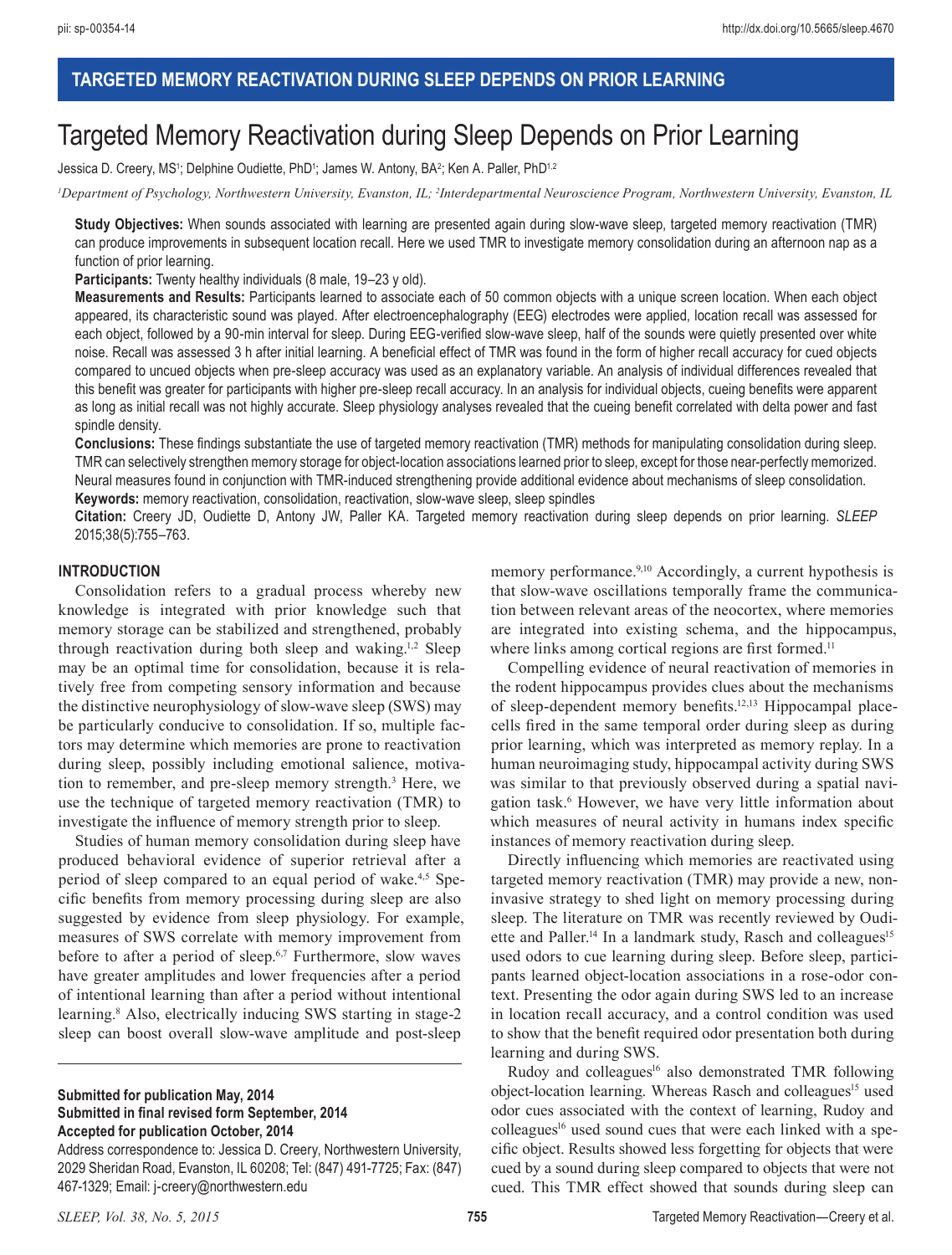cue specific memories, which in this case were unique objectlocation associations. In rodents, TMR was used to directly link external reactivation with hippocampal replay; tones associated with spatial learning were played during SWS and corresponding hippocampal place cells were preferentially reactivated.<sup>17</sup>

On the whole, these methods for reactivating recently learned information during sleep have allowed researchers to manipulate which items are reactivated during sleep, thereby providing a way to obtain new evidence concerning how reactivation influences memory.<sup>14</sup> Whereas memory comparisons following a period of sleep versus wake are usually confounded by indirect effects on performance due to differential alertness or interference, TMR studies are advantageous because these confounds are avoided in within-subject contrasts of postsleep memory performance for cued versus uncued material.

To firmly establish TMR as an effective tool for manipulating consolidation, it is essential to determine what types of learned material can be externally reactivated and which brain regions and mechanisms are associated with reactivation during sleep. The aforementioned studies showed that TMR can influence memory for spatial locations. TMR has also been used to influence skill learning, $18$  fear extinction<sup>19</sup> and word recall.20 In the latter study, which was conducted in patients with epilepsy, results showed that one requirement for TMR is a relatively intact medial temporal region. Using a variant of the spatial location test with words, word recall benefits were found for healthy controls and patients with unilateral damage, but not patients with bilateral damage. Furthermore, the degree of word recall benefit after TMR was correlated with the degree of medial temporal damage across subjects.

Additional information is still needed about the boundary conditions for TMR benefits in post-sleep memory testing. The efficacy of TMR cues may depend on sufficiently strong associations between the cues and learning, as well as on whether other memory processing is competing with cued memory processing. Given findings that sleep consolidation is contingent on the perceived need to remember the information in question,21–24 motivation to remember may also play a role. Pragmatic aspects of memory testing may also come into play; at the extremes, TMR benefits would not be observed if memory was tested after insufficient learning or too much forgetting, or if memory performance was at ceiling levels. Some basic sensory processing of cues during sleep is probably also essential. In a study with functional magnetic resonance imaging during TMR, sounds related to learning were played during sleep, but these sounds did not produce a reliable memory benefit overall.<sup>25</sup> Most likely, subjects in this study tended to suppress auditory processing due to the exceedingly loud environment in the scanner in which they were trying to sleep. Supporting the idea of sensory gating operative at the level of the thalamus, the degree of memory benefit was correlated with brain activation in the thalamus across subjects. The degree of memory benefit was also correlated with activity in the medial temporal lobe and the cerebellum, as well as degree of parahippocampal-precuneus connectivity, thus identifying several candidate measures of brain activity associated with sound-cued memory reactivation.

In this study we set out to replicate and extend the TMR results of Rudoy et al.<sup>16</sup> As in the prior study, the object-location

recall test afforded fine-grained measures of recall accuracy. After learning, participants moved each object to the location where they remembered it. Using this method, we analyzed TMR results as a function of memory accuracy prior to sleep. So that pre-nap accuracy measures would reflect the conspicuous retrieval of declarative memories—not contamination from information presented moments earlier and kept in mind—we included a longer delay after learning than had been used by Rudoy and colleagues. We thus tested whether memory benefits of cueing recently learned spatial locations during sleep varied as a function of level of initial learning, while also investigating whether measures of sleep physiology were related to TMR benefits.

# **METHODS**

# **Participants**

Healthy individuals ( $n = 20$ , 8 male, 19–23 y old) who anticipated that they would be able to sleep in the afternoon were recruited from the university community. They were instructed to wake up by 8:00 a.m. and avoid caffeine on the morning of the experiment. Participants arrived at the laboratory at approximately 1:00 p.m. Data from an additional five participants were not included because they never entered SWS, such that no cues were presented.

# **Procedure**

Before beginning the study, participants gave informed consent and completed a set of questionnaires. One questionnaire concerned their sleep the night before, and two standard sleepiness scales were used to gauge alertness: the Stanford Sleepiness Scale<sup>26</sup> and the Epworth Sleepiness Scale.<sup>27</sup> Each participant was tested individually in an electrically shielded room. A  $1,000 \times 800$  pixel (35.7  $\times$  28.6 cm) grid on a video screen was viewed from a distance of 100 cm. Figure 1 shows the timeline of the experimental procedure.

At the start of the learning phase, participants encoded the locations of 50 objects by viewing each object once in its correct location. The center of each object was indicated by a red dot. The 50 locations were randomly selected for each participant by computer. Objects  $(5.3 \times 5.3 \text{ cm})$  appeared for 3,000 ms, with a 1,000-ms interstimulus interval. At stimulus onset, a corresponding sound was presented (e.g., the cat appeared with a "meow" sound). The duration of each sound was 500 ms.

In the remaining portion of the learning phase, objects appeared in the middle of the screen, sequentially, each accompanied by its corresponding sound. On each trial, the participant used a computer mouse to attempt to move the object to the correct location. The participant registered each answer with a mouse-click, at which point the object was displayed at the correct location. This instantaneous jump constituted feedback. An error of less than 150 pixels (5.3 cm, which corresponds to the size of each object) was considered a correct response. After each object location was tested in this manner, the set of 50 objects appeared in a different random order for a second run of testing. Any object for which the response was correct on both runs did not appear again in the learning phase. The remaining objects were shown again in the third run. Each subsequent run included only objects that had not yet elicited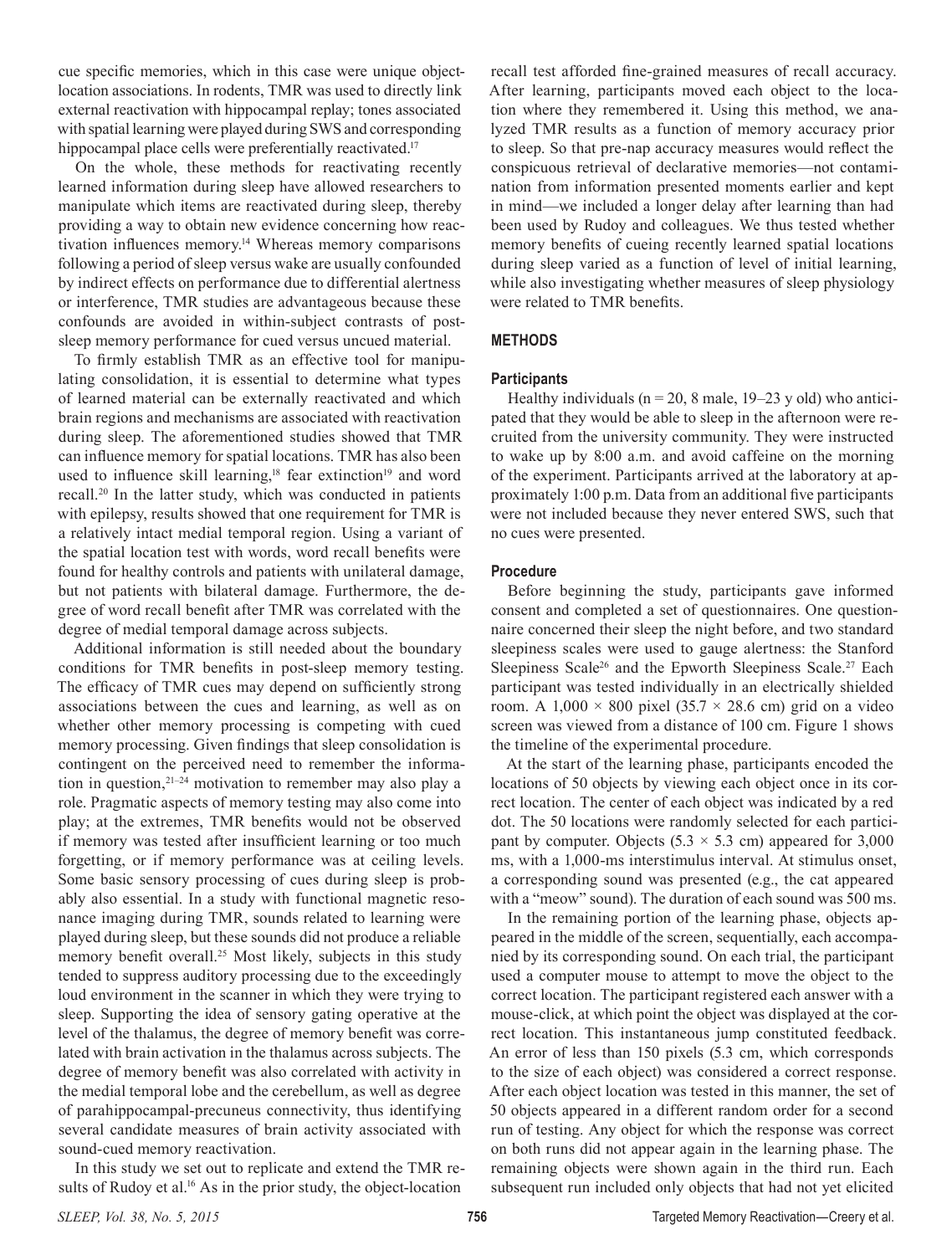two correct responses in a row. The learning phase varied from 20–45 min depending on the number of runs required for participants to learn the object locations to criterion (i.e., object placed within 150 pixels of the original location twice in a row). Overall, the



mean number of runs required was  $3.5 \ (\pm 0.2 \text{ standard error})$ ; learning to criterion occurred in just two runs for 49% of the objects.

Following the learning phase, a 15-min break was allowed before the EEG set-up phase, which lasted approximately 30 min. Electrodes in an elastic cap were placed at 21 scalp locations from the 10–20 system (Cz, C3, C4, Fpz, Fp1, Fp2, Fz, F3, F4, F7, F8, Pz, P3, P4, T3, T4, T5, T6, Oz, O1, O2), and both mastoids. Additional electrodes were placed on the face for recording the vertical and horizontal electro-oculogram (EOG) and chin electromyogram (EMG). Electrode impedance was reduced to 5 kΩ.

Test-1 was an assessment of location recall before sleep. Beginning approximately 45 min after the end of learning, location recall was tested for all objects presented in a random order. Test format was the same as in the learning phase, except no feedback was given. Each object appeared in the middle of the screen, and the participant tried to move it to the correct location.

Next, the futon chair in the testing room was folded down to make a small bed, with sheets, a blanket and a pillow, and the participant was asked to rest quietly and attempt to take a nap. At approximately 3:00 p.m., lights were turned off and white noise was presented. Sound intensity, measured from where participants' heads were located while they slept, was approximately 37 dB(A) sound pressure level (note that this sound level was approximately the same as that used by Rudoy et al., 2009, although an incorrect dB value was reported in that paper $16$ ).

Sleep physiology was scored online using standard criteria, within the constraints of making decisions in real time. When the participant was deemed to be in SWS for two 30-sec epochs, sound cues were presented for 25 of the objects. Using performance data from Test-1, a computer algorithm ranked all 50 objects by recall error and then bifurcated the list to equate performance for cued and uncued objects. The 25 selected cue sounds were intermixed with 25 guitar strums. One sound was played approximately every 5 sec, yielding a stimulation period slightly over 4 min. Each cue sound was played only once. All participants stayed in SWS during sound presentation and none of the sounds provoked an arousal response or signs of waking in EEG recordings.

When 90 min had elapsed, the participant was awakened if not already awake. Electrodes were removed and the participant had time to freshen up. The participant then filled out the Karolinska Sleep Diary<sup>28</sup> for the nap, as well as the Stanford Sleepiness Scale<sup>25</sup> and the Epworth Sleepiness Scale<sup>26</sup> to gauge

alertness. Test-2, which was identical to Test-1, began at least 15 min after awakening (mean delay  $17.4 \pm 1.6$  standard error/min).

Participants were debriefed after Test-2 about whether they had noticed sounds during the nap. They were then given an additional test in which each object was presented with the corresponding sound, and for each they indicated whether they thought they heard the cue while asleep.

# **EEG Data**

Data were amplified with a bandpass of 0.1–100 Hz and sampling rate of 250 Hz. EEG channels were referenced offline to averaged mastoids. Data from noisy electrodes were interpolated using the spherical interpolation method in EEGlab (http://sccn.ucsd.edu/eeglab/). Offline sleep scoring was completed by a rater (who was blind to when sounds were presented) using the sleepSMG package (http://sleepsmg.sourceforge.net) for Matlab (The MathWorks Inc, Natick, MA).

EEG spectral power was calculated for each sleep stage, as well as for before, during, and after the 4-min period of sound presentation. Five EEG bands were designated slow (0.6–1 Hz), delta  $(0.6-4$  Hz), theta  $(4-8$  Hz), alpha  $(8-12$  Hz) and sigma (12–15 Hz). Fast Fourier transform was applied using a Hanning function and 5-sec intervals, yielding a frequency resolution of 0.2 Hz. Mean power was computed for six clusters of electrodes: frontopolar (Fpz, Fp1, Fp2), frontal (F3, F4, Fz, F7, F8), central (C3, Cz, C4), parietal (P3, Pz, P4), temporal (T3, T4, T5, T6) and occipital (O1, Oz, O2).

Spindles were calculated in each channel separately using an established algorithm that was verified by an expert sleep scorer.<sup>29</sup> After the EEG signal was filtered between 11–16 Hz, the root mean square (RMS) was calculated at every point with a moving window of 0.2 sec. A spindle was counted if the RMS crossed and remained above a threshold of 1.5 standard deviations of the signal in that channel for 0.5–3.0 sec. Spindle onset was taken as the moment the RMS signal crossed the threshold and offset when it fell back below threshold. Mean spindle frequency was taken as the number of peaks during the spindle divided by spindle duration. Slow spindles were those with a mean frequency of 11–13.5 Hz, and fast spindles those with a mean frequency of 13.5–16 Hz. Spindle density, the number of spindles per minute, was calculated separately for slow and fast spindles. Calculations of slow and fast spindle density were averaged for each electrode cluster.

# **Statistical Analysis**

The chief behavioral measure was location recall accuracy after sleep, computed separately for objects cued by the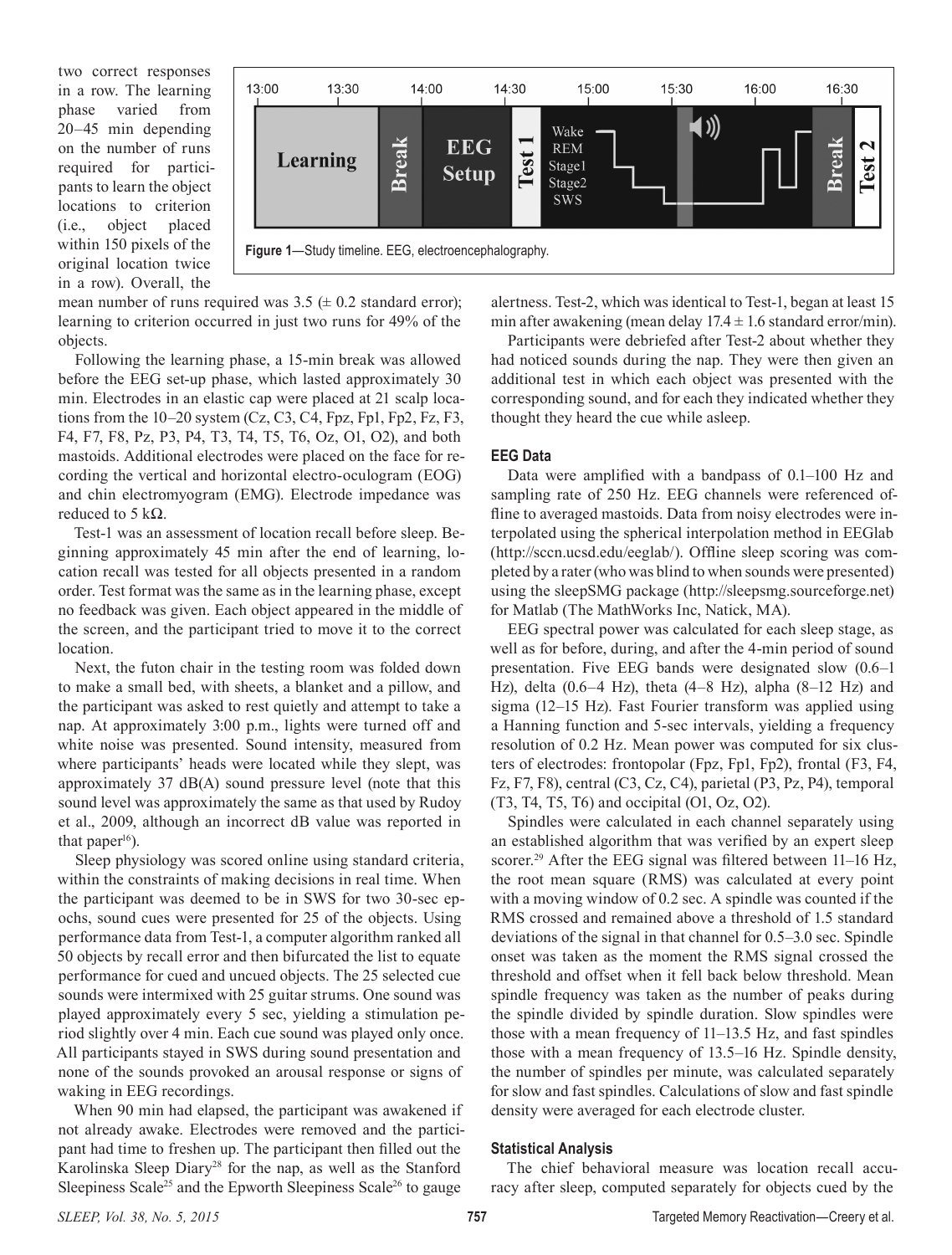| <b>Table 1</b> —Recall performance (mean errors in pixels $\pm$ SEM). |  |  |
|-----------------------------------------------------------------------|--|--|
|-----------------------------------------------------------------------|--|--|

|                                                | <b>All Participants</b> |                |                 | <b>Top-half Learners</b> | <b>Bottom-half Learners</b> |                 |  |
|------------------------------------------------|-------------------------|----------------|-----------------|--------------------------|-----------------------------|-----------------|--|
|                                                | Cued                    | <b>Uncued</b>  | Cued            | <b>Uncued</b>            | Cued                        | <b>Uncued</b>   |  |
| Test-1 error                                   | $83.7 \pm 4.2$          | $84.2 \pm 5.1$ | $70.2 \pm 3.6$  | $67.2 \pm 3.7$           | $97.3 \pm 4.4$              | $101.2 \pm 5.5$ |  |
| Test-2 error                                   | $89.5 \pm 6.4$          | $95.0 \pm 5.7$ | $70.5 \pm 7.1$  | $78.4 \pm 6.2$           | $108.5 \pm 6.7$             | $111.6 \pm 6.2$ |  |
| Forgetting score (Test-2 error - Test-1 error) | $5.8 \pm 4.2$           | $10.8 \pm 4.3$ | $0.3 \pm 5.3$   | $11.1 \pm 4.0$           | $11.2 \pm 6.3$              | $10.4 \pm 7.8$  |  |
| High-accuracy forgetting score                 | $19.3 \pm 6.5$          | $19.8 \pm 3.8$ | $11.2 \pm 3.7$  | $16.8 \pm 3.6$           | $28.3 \pm 9.2$              | $27.5 \pm 5.6$  |  |
| Low-accuracy forgetting score                  | $-6.8 \pm 6.2$          | $4.8 \pm 6.4$  | $-10.6 \pm 7.6$ | $8.2 \pm 7.3$            | $-6.8 \pm 8.9$              | $-6.8 \pm 13.9$ |  |



corresponding sound during sleep versus for those not cued. Recall accuracy measures were computed for each object as the distance between the object placement and the study location for that object (i.e., error in pixels). Thus, lower values for the Test-1 error and the Test-2 error indicated better memory. To control for level of initial learning, a forgetting score was computed for each participant as the mean Test-2 error minus the mean Test-1 error (a larger forgetting score indicates more forgetting).

Behavioral analyses were conducted using paired-sample *t*tests, analysis of covariance (ANCOVA), analysis of variance (ANOVA), and Pearson correlations. Further analyses, some of which included measures from EEG recordings, were conducted using paired-sample *t*-tests and Pearson correlations. All tests were two-tailed (alpha  $= 0.05$ ).

# **RESULTS**

# **Recall Accuracy**

At Test-1, participants placed objects on average  $84.0 \pm 4.4$ pixels away from corresponding study locations. This mean recall error was equivalent to 3.1 cm, or 8% of the horizontal screen length, and represents highly specific knowledge of the arbitrary locations of the 50 objects. At Test-2, participants placed objects on average  $92.2 \pm 5.4$  pixels away from corresponding study locations, representing a small decline in recall accuracy from that in Test-1. The average amount of forgetting from Test-1 to Test-2, termed the forgetting score, was thus 8.3 pixels (reflecting the greater mean recall error at Test-2 than at

Test-1;  $t_{19} = 2.74$ ,  $P = 0.01$ ). Note that for recall error values and forgetting scores, higher values imply poorer recall accuracy.

Table 1 shows mean values for Test-1 error, Test-2 error, and forgetting score separately for cued and uncued objects. There was a negligible difference between Test-1 accuracy for cued objects versus those not cued  $(t_{19} = 0.18, P = 0.80, \text{ not signifi-}$ cant). This close match was expected, because objects were assigned to cued and uncued conditions to match the Test-1 recall error between these two conditions, although in some individuals the means were not matched due to large variability in error on the least accurate trials. Indeed, the occasionally large errors highlight the fact that object locations were not all learned to the same level. Because a central aim is to investigate the relevance of the level of initial learning for sleep reactivation, we conducted analyses both as a function of each participant's overall accuracy at Test-1 and as a function of accuracy for each individual object at Test-1.

#### **Recall Conditionalized on Each Participant's Test-1 Accuracy**

Analyses focused on the cueing benefit, computed as the forgetting score for uncued objects minus the forgetting score for cued objects. Accordingly, a positive cueing benefit would imply that there was less forgetting after the nap for cued objects than for uncued objects (as found in the prior study by Rudoy et al.<sup>16</sup>). We analyzed the cueing benefit in several different ways. On one hand, when the cueing benefit was calculated by including all objects for all individuals, and not taking level of initial learning into account, the cueing benefit was nonsignificant  $(F_{1,19} = 0.70, P = 0.41)$ . On the other hand, as shown in Figure 2, the cueing benefit was significantly influenced by each participant's Test-1 accuracy  $(r = 0.44, P = 0.05)$ , such that higher accuracy at Test-1 was associated with a larger cueing benefit. In other words, retention was superior for cued objects compared to uncued objects to the extent that participants' mean initial recall accuracy was high. This result was further substantiated through another analysis in which we calculated each participant's Test-1 performance as the percent of objects remembered to the initial learning criterion (i.e., within 150 pixels of the correct location, which yielded a range from 70% to 98%). With this method, a significant correlation between Test-1 performance accuracy and cueing benefit was also demonstrated  $(r = 0.60, P \le 0.01)$ . A full assessment of the cueing benefit thus requires a consideration of the influence of Test-1 accuracy.

To facilitate a simple demonstration of the influence of participants' Test-1 recall accuracy, we divided the sample into two groups using a median split on Test-1 recall accuracy,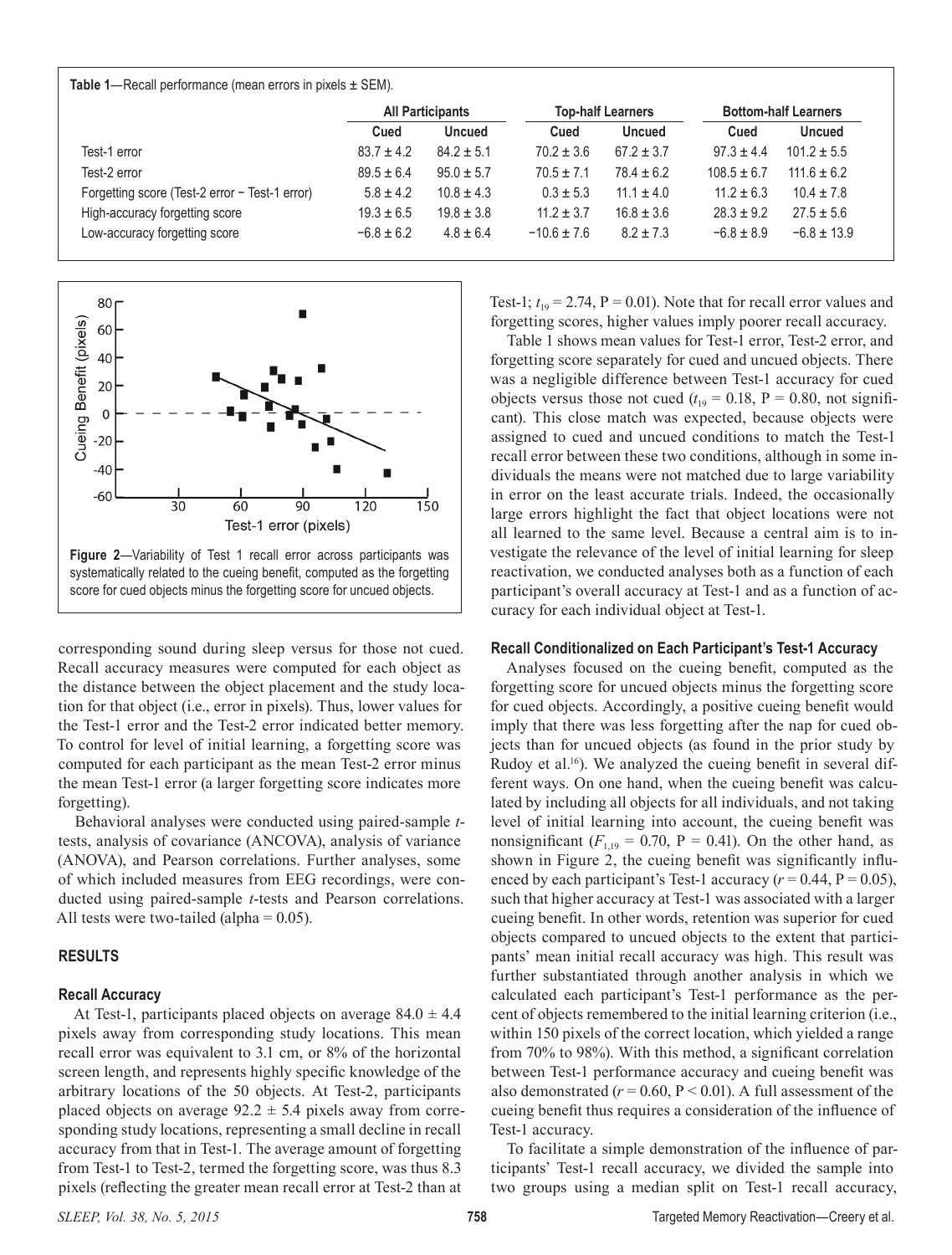

and then analyzed forgetting scores in each group. We refer to the group with higher accuracy as top-half learners (mean Test-1 error  $= 68.7$  pixels) and the group with lower accuracy as bottom-half learners (mean Test-1 error = 99.3 pixels).

As shown in Figure 3, forgetting scores for top-half learners were significantly lower for cued trials than for uncued trials  $(t_9 = 2.45, P = 0.04)$ , as predicted. For bottom-half learners, forgetting scores for cued and uncued trials were not significantly different  $(t_9 = 0.01, P = 0.94)$ . The 2-way interaction of cueing condition (cued/uncued)  $\times$  learner type (top-half/bottom-half) was not significant ( $F_{1,18} = 0.95$ , P = 0.34). A potentially relevant observation is that bottom-half learners varied widely in their performance—Test-1 error ranged from 86.6 to 130.8 pixels and the cueing benefit ranged from +71.6 to −42.6 pixels (see Figure 2).

To take into account the effect of Test-1 accuracy on cueing benefit within the entire sample, we used a one-way repeatedmeasures ANCOVA between cued and uncued error with Test-1 recall accuracy as a covariate, which yielded a significant effect of cueing  $(F_{1,18} = 5.05, P = 0.04)$ . This finding implies that the sound cues produced a significant benefit when cross-participant variability related to Test-1 accuracy was removed.

# **Recall Conditionalized on Test-1 Accuracy Trial-by-Trial**

Given that the cueing benefit varied systematically as a function of participants' average Test-1 accuracy, we sought to determine whether individual Test-1 trial accuracy was similarly relevant. As an initial step, we combined trials from all participants and excluded outlier trials. Outlier trials amounted to 4.8% of the trials and were defined as those trials with a Test-1 error exceeding the group mean by more than two standard deviations (252 pixels). Next, cut-offs for Test-1 error values were selected to divide the remaining trials into



**Figure 4**—Forgetting score for cued and uncued conditions as a function of trial-by-trial Test 1 accuracy, computed for all participants. Low-error trials have the smallest Test 1 error, intermediate trials an intermediate Test 1 error, and high error trials the largest Test 1 error (mean  $\pm$  standard error of the mean, error bars adjusted for withinsubject comparisons,  $*P < 0.05$ ).

three equal categories. The categories were: low Test-1 error (2.2–40.8 pixels), intermediate Test-1 error (41–79.8 pixels), and high Test-1 error (80.1–251.7 pixels). The cueing benefit was greatest for the high-error category, as shown in Figure 4. Supporting this impression, Test-2 error scores were submitted to a two-way repeated-measures ANCOVA, with within-subject factors cueing (cued/uncued) and Test-1 error category (low/intermediate/high), and with average Test-1 accuracy for each participant as a covariate. There was a significant interaction  $(F_{2,17} = 4.03, P = 0.03)$  and a significant quadratic trend  $(F_{1,17} = 7.01, P = 0.01)$ , indicating that the cueing benefit increased from low to intermediate to high Test-1 error category. Follow-up ANCOVAs assessing the cueing effect for each category, controlling for learner Test-1 error, revealed nonsignificant differences for the low-error category ( $F_{1,18} = 0.67$ , P = 0.42), a marginal difference for the intermediate-error category ( $F_{1,18} = 2.83$ , P = 0.11), and a significant difference between cued and uncued trials for the high-error category  $(F_{118} = 6.59, P = 0.02)$ . The same analysis was also computed including outlier trials such that the three equal categories were: low Test-1 error (2.2–42.3 pixels), intermediate Test-1 error (42.4–84.3 pixels), and high Test-1 error (84.6–596.8 pixels). When all items were included in the same two-way ANCOVA previously mentioned, the significant interaction ( $F_{2,17} = 11.03$ ,  $P < 0.01$ ) and a significant quadratic trend  $(F_{1,17} = 20.31, P \le 0.01)$  remained.

#### **Optimal Conditions for a Cueing Benefit in the Present Study**

The cueing benefit appeared to require a certain level of learning at the individual level. Participants were grouped together as top-half learners if their average Test-1 error was below 85.2 pixels. However, this criterion was selected because it happened to be the median, and it may not optimally define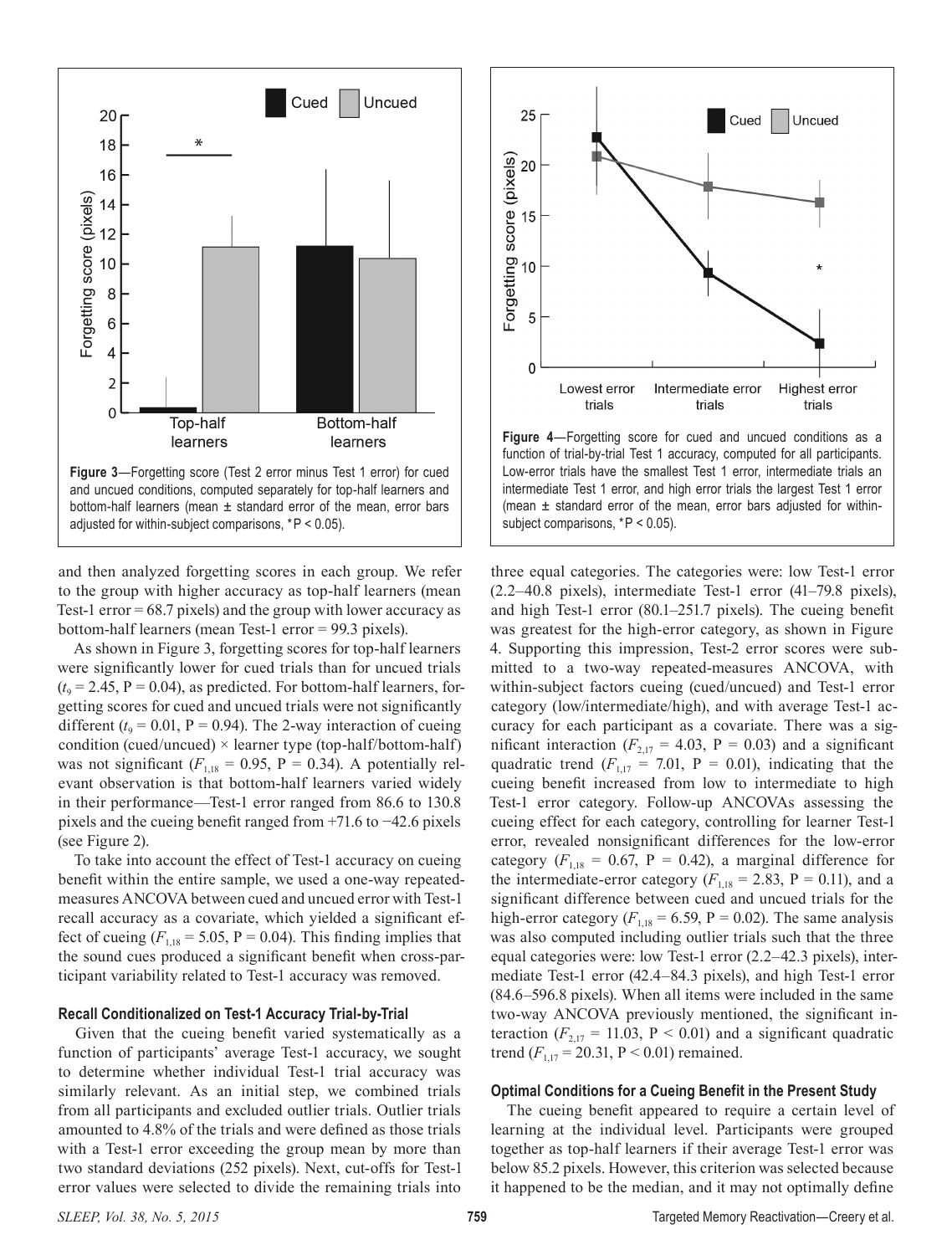**Table 2**—Sleep-stage data: correlation between time in each stage and cueing benefit, with t-tests between top-half and bottom-half learners for time in each stage.

|                                                | <b>All Participants</b> |         |        | <b>Top-half Learners</b> |         |      | <b>Bottom-half Learners</b> |         |      | Top vs. Bottom-half |        |
|------------------------------------------------|-------------------------|---------|--------|--------------------------|---------|------|-----------------------------|---------|------|---------------------|--------|
|                                                | Mean time (min)         |         | P      | Mean time (min)          |         | P    | Mean time (min)             |         | P    |                     | P      |
| Sleep duration                                 | $75.2 \pm 3.6$          | 0.45    | < 0.05 | $82.25 \pm 3.6$          | 0.49    | 0.15 | $68.2 \pm 5.4$              | 0.39    | 0.27 | 2.15                | < 0.05 |
| Stage1                                         | $3.5 \pm 0.9$           | $-0.30$ | 0.19   | $2.4 \pm 0.6$            | $-0.17$ | 0.63 | $4.6 \pm 1.6$               | $-0.28$ | 0.44 | 1.23                | 0.23   |
| Stage2                                         | $35.8 \pm 2.4$          | 0.33    | 0.15   | $38.6 \pm 1.8$           | 0.06    | 0.86 | $33.1 \pm 4.5$              | 0.33    | 0.36 | 1.15                | 0.27   |
| <b>SWS</b>                                     | $27.9 \pm 2.1$          | 0.39    | 0.10   | $31.6 \pm 3.4$           | 0.61    | 0.06 | $24.1 \pm 2.2$              | 0.26    | 0.47 | 1.86                | 0.08   |
| <b>REM</b>                                     | $8.1 \pm 1.7$           | 0.14    | 0.54   | $9.7 \pm 2.4$            | $-0.12$ | 0.73 | $6.5 + 2.5$                 | 0.20    | 0.58 | 0.90                | 0.38   |
| REM, rapid eye movement; SWS, slow wave sleep. |                         |         |        |                          |         |      |                             |         |      |                     |        |

the level of initial learning necessary for producing a cueing benefit. Indeed, average Test-1 accuracy was only slightly lower in many of the bottom-half learners (Figure 2). Accordingly, in an exploratory analysis a criterion of 100 pixels (average individual Test-1 error) allowed 16 participants to be included, and a significant cueing benefit was observed (forgetting score of  $3.1 \pm 4.6$  pixels for cued and  $16.0 \pm 3.7$  pixels for uncued;  $t_{15} = 2.30$ , P = 0.04).

We also asked how the conditionalized trial-by-trial results could be taken into account most effectively. When all participants were included and the high-error plus intermediateerror categories combined, there was a significant cueing benefit, even without using average Test-1 error as a covariate  $(t_{19} = 2.22, P = 0.04)$ . Although it may generally be preferable to exclude participants on the basis of poor initial learning (e.g., 20% of the participants in the aforementioned analysis above), it is intriguing that a cueing benefit was found with all participants when trials were selected such that Test-1 recall accuracy for each trial was neither too good nor too poor.

# **Knowledge of Sleep Cues**

At debriefing, all participants said they did not hear any sounds during the nap. Participants were then asked to guess which sounds were played, with each sound-object pair presented individually in a yes/no task. Participants indicated virtually no explicit knowledge of which sounds were presented during sleep, as they endorsed cued sounds 38.2% of the time and uncued sounds 39.2% of the time (mean values,  $t_{19} = 0.26$ ,  $P = 0.80$ ). Likewise, in an analysis restricted to participants who showed the cueing benefit, endorsement rates again differed by about 1% for cued and uncued sounds across the group, indicated no knowledge of which sounds were presented during sleep.

# **Relationships between Sleep Physiology and Cueing Benefit**

Table 2 shows sleep staging times for all participants, along with correlation coefficients between time in each sleep stage and the cueing benefit. Of all these measures, only sleep duration was associated with cueing benefit. Sleep duration was also greater for top-half learners than for bottom-half learners. Although we did not postulate a correlation between sleep duration and the cueing effect, this correlation fits with the idea that the cueing benefit depends on memory processing during sleep. However, it does not provide specific information about which aspect of sleep might be important.

Because delta power and spindle density during SWS have been found to correlate with memory performance after sleep, $8,9,30$  we analyzed these measures in relation to the cueing benefit in cross-subject correlational analyses. Delta was computed as the percentage of power from 0.6–4 Hz when compared with other frequencies, and averaged over all SWS periods. We computed values for all electrode clusters (averaging values for electrodes within each cluster). Because the frontal electrode cluster yielded the largest values for relative delta power, correlational analyses were computed for that cluster. In contrast, spindle density values were greatest for the parietal cluster, so that cluster was used for spindle correlational analyses. Other clusters were not examined, based on the assumption that weaker measures of the same brain activity were shown at other scalp locations.

The cueing benefit was correlated with relative delta power  $(r = 0.48, P = 0.03)$ . Similar correlation results were also found when analyses were restricted to either the SWS interval before sound presentation began, the sound presentation interval, or the SWS interval following sound presentation. We also found that top-half learners had greater relative delta power than bottom-half learners  $(t_{18} = 2.54, P = 0.02)$ . There were no significant correlations between the cueing benefit and relative theta, alpha, or sigma, measured at the electrode clusters where they were maximal (all  $P > 0.20$ ).

The cueing benefit was also correlated with fast spindle density, but in a way that varied depending on time interval. Greater fast spindle density during the sound presentation interval was associated with a greater cueing effect  $(r = 0.45)$ ,  $P < 0.05$ ; Figure 5). In contrast, fast spindle density in the period before or the period after sound presentation bore no significant association with the cueing effect  $(r = 0.13, P = 0.58,$ and  $r = 0.24$ ,  $P = 0.31$ , respectively). Top-half learners and bottom-half learners did not differ significantly on fast spindles during the sound presentation interval  $(t_{18} = 0.96, P = 0.35)$ . There was no significant correlation between slow spindle density, measured at the frontopolar cluster before, during, or after sounds, and the cueing benefit (all  $P > 0.18$ ).

# **DISCUSSION**

#### **Substantiation of TMR**

In the current study, we revisited the discovery made by Rudoy and colleagues<sup>16</sup> that cueing learned objects during sleep with a related sound reactivates and strengthens corresponding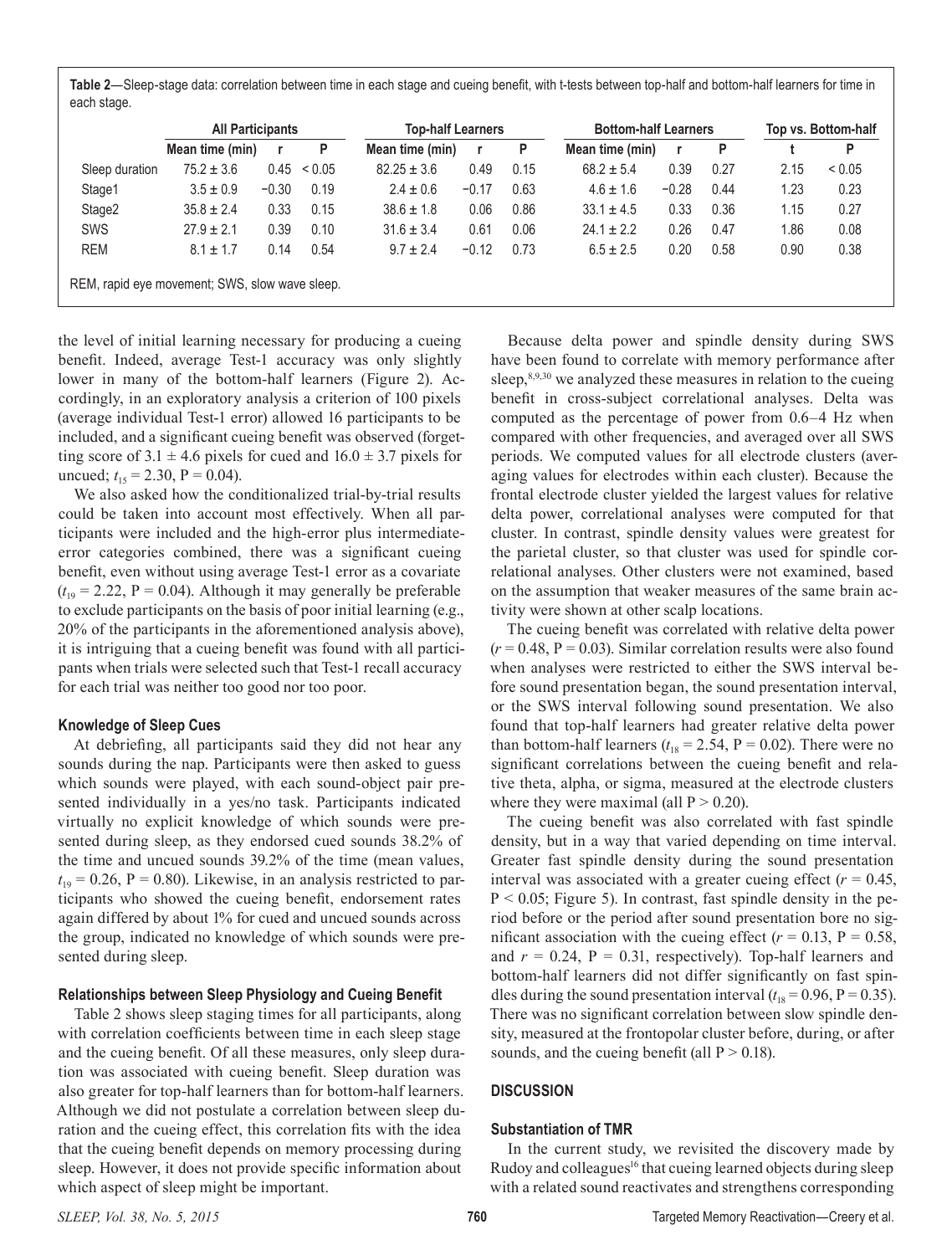spatial memories. Our findings confirmed previous findings that TMR can enhance sleep-dependent consolidation, $14$  while providing additional information about the boundary conditions for this phenomenon. In short, TMR produced benefits provided that spatial recall measured prior to sleep was neither too strong nor too weak.

#### **Spatial Recall and Timing Considerations**

The spatial memory test that we used provided fine-grained information on location recall for each of 50 objects. If a participant placed an object close to the original location, we infer that memory storage for that individual object was accurate. As time passes, location recall gradually becomes less accurate.31 An important advantage of this test is that it can be used to monitor forgetting with high resolution.

Pre-sleep errors in the current study were larger than those from the study by Rudoy et al.16 (where the mean Test-1 error was 63.9 pixels). This divergence is understandable, given that testing procedures differed; the test was given directly after learning in the study by Rudoy et al. and after a 45-min delay in the current study. Mean recall performance on the initial test was highly accurate in nearly all participants in the study by Rudoy et al., thus limiting the chances of identifying poor learners. With a test immediately after learning, much of the spatial information was recently activated, and some type of short-term memory may have also supported recall performance. We designed the current study specifically to include a significant delay before the pre-sleep memory measure was obtained. The current test thus provided a more trustworthy assessment of memory storage prior to sleep.

# **Optimal Conditions for TMR**

Participants with reasonably high Test-1 accuracy showed the predicted cueing benefit. For subjects with relatively poor Test-1 recall, cueing results were more variable. Yet, the cueing benefit was significant when results from the best 80% of the sample were included, as well as when 100% of the sample was included with Test-1 accuracy as a covariant. If cues promote reactivation, it makes sense that memory cannot be improved using cues that reactivate memories for grossly incorrect locations. Cueing might even make such memories worse, as the wrong location is stamped in more strongly. Thus, it might be sensible to terminate a TMR experiment if a certain level of learning is not achieved prior to sleep, or to prolong training until a high-enough level is achieved. Yet, we also found that individual objects recalled with extremely high accuracy at Test-1 yielded no cueing benefit. There are several ways in which this combination of results is consistent with the literature on encoding and sleep consolidation.

On one hand, prior studies found that the best learners gained a larger benefit from sleep.5,32,33 For example, a nap produced a benefit on three declarative memory tasks only for the top-half performers in one study.<sup>5</sup> Preferential sleep-related benefits for top-half learners could result from the influence of factors such as motivation, reward, emotional salience, and relevance.22–24,34,35 Additionally, reactivation studies using a variant of the current task during waking produced informative results based on retrieval errors measured at the time of reactivation, as shown by Bridge and Paller<sup>31</sup> and Bridge and



**Figure 5**—Variability of sleep physiology across subjects was systematically related to the cueing benefit. Greater fast spindle density, averaged over parietal locations in the interval while cues were presented, correlated with a larger cueing benefit.

Voss.36 When incorrect locations were retrieved for objects at Test-1 (as was often the case for bottom-half learners here), cues for those objects could reactivate incorrect locations, leading to poor recall at a later time. If learning is extremely poor, cue presentation might fail to produce memory retrieval at all. In general, when memory for object locations is erratic, TMR may be beneficial only for objects with strong soundobject-location associations. By this account, in participants who exhibited poor Test-1 recall, there are good reasons for why cueing retrieval during sleep might not benefit subsequent recall. That is, a key requirement for successful TMR during sleep is adequate learning prior to sleep.

On the other hand, other studies showed that well-learned objects did not benefit from sleep-related consolidation.37,38 For example, Drosopoulos et al.<sup>37</sup> taught participants word pairs with intense encoding or weak encoding, and subsequently observed a sleep-related benefit only for weakly encoded wordpairs. The investigators suggested that sleep does not influence memories that are already strong. A similar result was found in a study of sleep-dependent learning of a motor skill; the largest sleep-dependent gains were for objects with lower performance before sleep.<sup>38</sup> Memory enhancement from sleep likely follows an inverted U-shaped function in relationship to pre-sleep memory strength, as proposed by Stickgold, where very weak and very strong memories do not tend to benefit from sleep.3,39 The current results likewise suggest that TMR benefits are not found for either the most accurate spatial associations or for individuals with overall weak learning.

Perspectives based on an extension of the Complementary Learning Systems model provide a possible explanation for why consolidation of weaker memories might be preferentially favored during sleep. In considering possibilities for avoiding catastrophic interference, Norman and colleagues $40$ argued that facilitating weak memories during sleep would be preferable to facilitating strong memories. To the extent that strong memories are reinforced, a small number of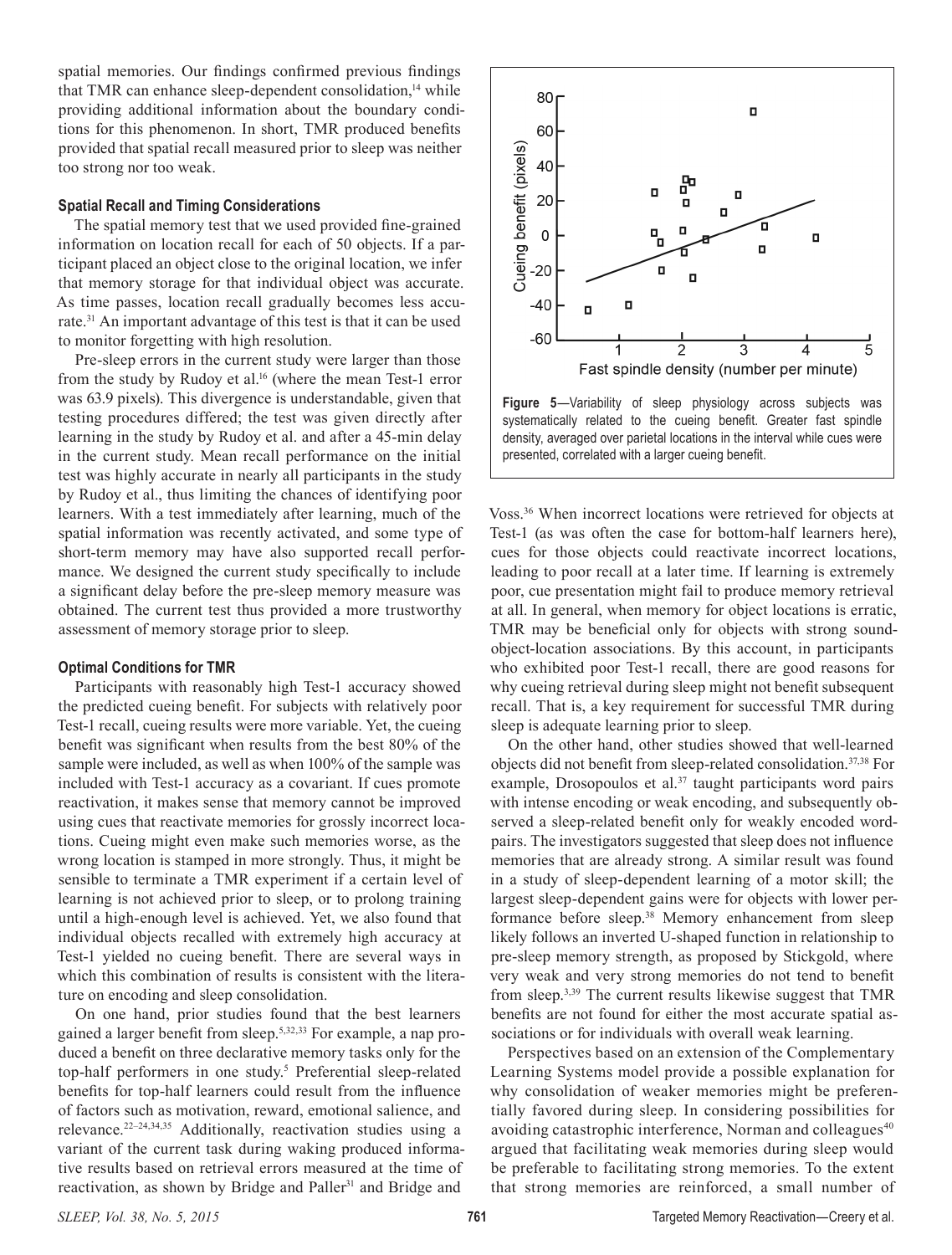memories could become too strong and then inhibit all other memories.

The idea of endogenous reactivation can be used to address why strong associations did not benefit from TMR. Perhaps the strongest memories are likely to be reactivated during sleep whether or not corresponding cues are presented. If so, then memories that were strong at Test-1 might not benefit from TMR. Additional reactivation might be redundant for those items. In support of this idea, Oudiette and colleagues found that high-value memories were facilitated by sleep more than low-value memories.<sup>22</sup> In addition, the sleep-related benefit for high-value memories remained the same when cues for lowvalue memories were presented during sleep, suggesting that high-value memories were reactivated spontaneously. Furthermore, the benefits of TMR may be most apparent for weaker memories that have more room for gains associated with reactivation.

In the current study, the magnitude of the cuing benefit correlated with sleep duration, along with measures of sleep physiology in the form of relative delta power over the course of the nap and fast spindle density in the interval while cues were played. These results lend additional support to the hypothesis that spindle activity is associated with enhanced memory during sleep.<sup>32,33</sup> In rodents, neuronal bursts in deep cortical layers are believed to trigger synaptic plasticity correlated with spindle activity detected from the scalp.<sup>41</sup> The relevant spindle activity here may arise from cortical regions involved in the spatial and motor associations relevant for learning in the current task. Scalp recordings may be sensitive only to a subset of that activity. The memory reactivation associated with spindle activity was presumably facilitated by low-frequency oscillations prevalent during SWS.2

TMR methods provide novel perspectives on sleep consolidation, but there are limitations. One question is whether external cues influence later memory through the same or different mechanisms from sleep consolidation that occurs without external cues. Currently, this question is difficult to answer with confidence, but as additional neural evidence accrues we can ask whether the same neural mechanisms seem to be operative in the two cases. There will thus be a way to compare the neural basis of TMR effects to the typical neural mechanisms of memory change during sleep. Although the advantage of memory reactivation has been found in both sleep and waking, $1,22,31,36$  the goal of the current paper was to understand the best conditions for TMR during sleep. There is still more to learn to be able to define optimal conditions for TMR benefits. Future studies may usefully explore other factors such as test timing, cognitive load during learning, reward value of remembering, and strategic factors.

# **CONCLUSIONS**

Our results confirm previous research that showed that external reactivation of learned information during sleep can strengthen memory storage.15–20,22,25,42 Segregating participants or trials as a function of recall achieved prior to sleep further showed that cueing benefits depend on learning status in relation to either extreme. When overall object-location learning is too weak, sleep cues are unlikely to reactivate valid information, so no memory benefit is accrued. When individual-item

object-location learning is too strong, a benefit from TMR is also unlikely, perhaps because sleep reactivation for welllearned associations is likely whether or not cues are presented, or because there is little room for further improvement. One implication of these findings is that paradigms that produce learning that is too weak or individual memories that are too strong can obscure behavioral effects of TMR. Nonetheless, when the extremes are avoided, TMR can be used to preferentially reactivate specific information learned prior to sleep.

TMR is a noninvasive tool that can enhance investigations into the behavioral and physiological aspects of memory consolidation during sleep. A long-standing research strategy in this area has been to compare memory performance following a period of sleep versus a period of wake (or sleep deprivation), but confounding variables such as interference and fatigue limit the conclusions that can be drawn from such results. These problems can be avoided by using TMR to selectively influence memory performance, taking advantage of powerful within-subject comparisons.

TMR has thus provided direct evidence for the relevance of memory processing during sleep. We conclude that sleep is beneficial in the selective consolidation of memories, that this consolidation is associated with the reactivation of previously learned information, and that this reactivation can be triggered by external cues.

# **ACKNOWLEDGMENTS**

The authors thank S. M. Florczak, D. J. Bridge, J. L. Voss, G. Larson, G. Santostasi, and J. A. Gottfried for helpful discussion.

# **DISCLOSURE STATEMENT**

This was not an industry supported study. This material is based upon work supported by the National Science Foundation under grant number BCS-1025697. The authors have indicated no financial conflicts of interest. All work was performed at the Department of Psychology at Northwestern University.

# **REFERENCES**

- 1. Paller KA. Memory consolidation: systems. In: Squire LR, ed. Encyclopedia of Neuroscience. Oxford: Academic Press, 2009:741–9.
- 2. Diekelmann S, Born J. The memory function of sleep. Nat Rev Neurosci 2010;11:114–26.
- 3. Diekelmann S, Wilhelm I, Born J. The whats and whens of sleepdependent memory consolidation. Sleep Med Rev 2009;13:309–21.
- 4. Plihal W, Born J. Effects of early and late nocturnal sleep on declarative and procedural memory. J Cogn Neurosci 1997;9:534–47.
- 5. Tucker MA, Hirota Y, Wamsley EJ, Lau H, Chaklader A, Fishbein W. A daytime nap containing solely non-REM sleep enhances declarative but not procedural memory. Neurobiol Learn Mem 2006;86:241–7.
- 6. Peigneux P, Laureys S, Fuchs S, Collette F, Perrin F, Reggers J, et al. Are spatial memories strengthened in the human hippocampus during slow wave sleep? Neuron 2004;44:535–45.
- 7. Takashima A, Petersson KM, Rutters F, et al. Declarative memory consolidation in humans: a prospective functional magnetic resonance imaging study. Proc Natl Acad Sci U S A 2006;103:756–61.
- 8. Mölle M, Marshall L, Gais S, Born J. Learning increases human electroencephalographic coherence during subsequent slow sleep oscillations. Proc Natl Acad Sci U S A 2004;101:13963–8.
- 9. Marshall L, Helgadóttir H, Mölle M, Born J. Boosting slow oscillations during sleep potentiates memory. Nature 2006;444:610–3.
- 10. Marshall L, Mölle M, Hallschmid M, Born J. Transcranial direct current stimulation during sleep improves declarative memory. J Neurosci 2004;24:9985–92.